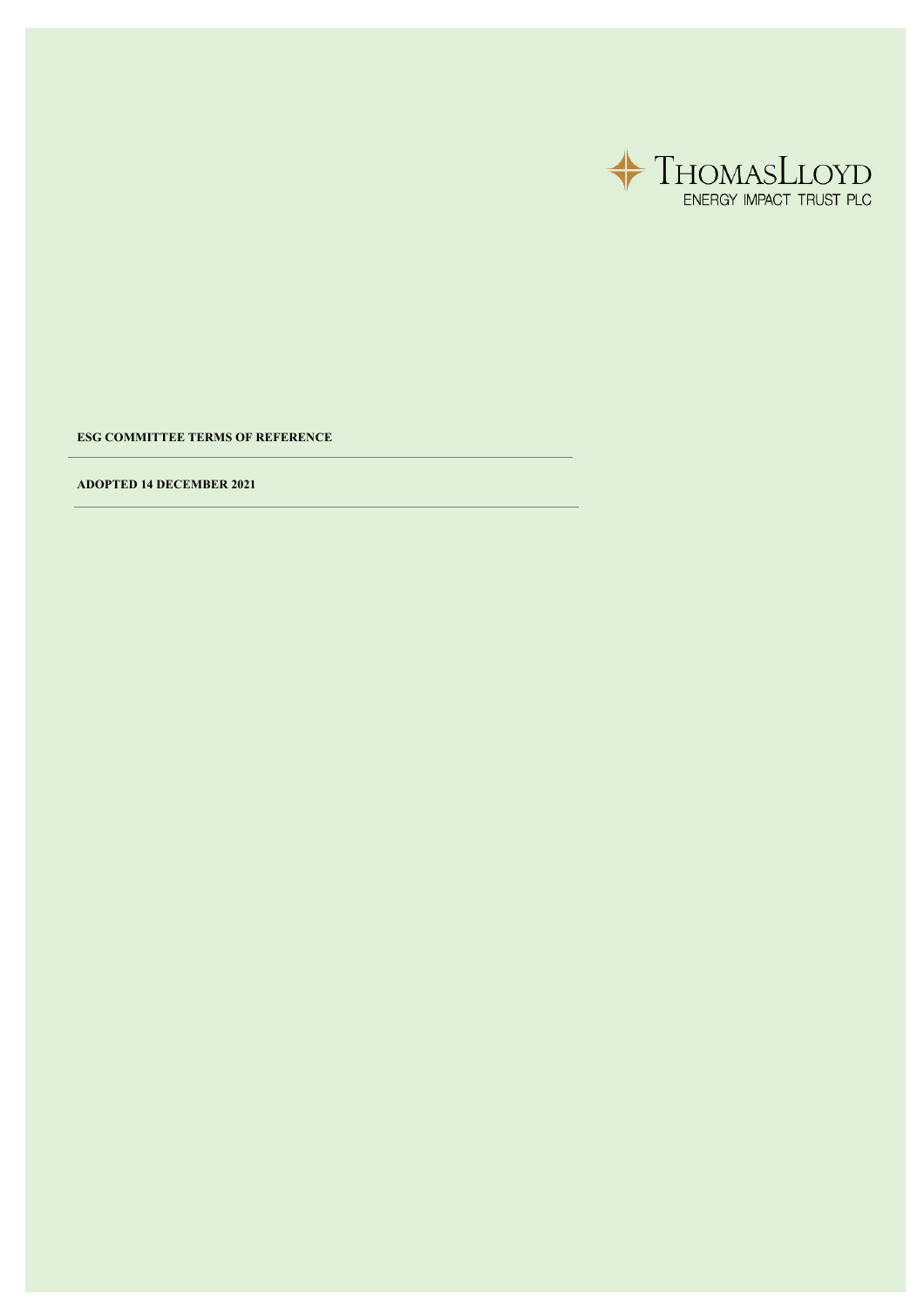

## **THOMASLLOYD ENERGY IMPACT TRUST PLC**

## **ENVIRONMENTAL, SOCIAL AND GOVERNANCE COMMITTEE TERMS OF REFERENCE**

## 1. **CONSTITUTION AND PURPOSE**

- 1.1 The Board of ThomasLloyd Energy Impact Trust PLC (the "**Board**") established a committee of the Board known as the ESG Committee (the "**Committee**") at a full meeting of the board of directors in accordance with the articles of association of the Company, and approved the following terms of reference for the Committee.
- 1.2 The Committee has the delegated authority of the Board as set out in these terms of reference to serve as an independent and objective party to monitor the integrity and quality of the Company's ESG strategy, to ensure that the Company's ESG strategy is integrated into its business plan, corporate values and objectives and serves to foster a culture of responsibility and transparency, and to review and approve the Company's annual reporting in relation to ESG.
- 1.3 In these terms of reference "ESG matters" or "ESG" refers to the following areas:
	- 1.3.1 Environmental: the Company's impact on the natural environment and its response to the challenge of climate change including; greenhouse gas emissions, energy consumption, generation and use of renewable energy, biodiversity and habitat, impact on water resources and deforestation, pollution, efficient use of resources, the reduction and management of waste, and the environmental impact of the Company's supply chain.
	- 1.3.2 Social: the Company's interaction with stakeholders and the communities in which it operates and the role of the Company in society including; board policies (e.g. stakeholder engagement, diversity, non- discrimination and equality of treatment, health safety and well-being), ethical/responsible sourcing and social aspects and labour standards of the supply chain (including child labour and modern slavery), and engagement with and contribution to the broader community through social projects and charitable donations.
	- 1.3.3 Corporate Governance and Behavior: the ethical conduct of the Company's business including its corporate governance framework, business ethics, policies, and codes of conduct (e.g. related to donations and political lobbying, bribery and corruption), and the transparency of non-financial reporting.
- 1.4 These terms of reference may be amended from time to time by a resolution of the Board.

## 2. **DUTIES**

### The Committee shall:

- 2.1 oversee the development of, and to make recommendations to the board regarding the Company's ESG strategy.
- 2.2 oversee the establishment of policies and codes of practice and their effective implementation, and to monitor and review their ongoing relevance, effectiveness, and further development.
- 2.3 identify the relevant ESG matters that do or are likely to affect the operation of the company and/or its strategy.
- 2.4 ensure that the Company monitors and reviews current and emerging ESG trends, relevant international standards and legislative requirements; identifies how those are likely to impact on the strategy, operations, and reputation of the Company; and determines whether and how these are incorporated into or reflected in the Company's ESG policies and objectives.
- 2.5 set appropriate strategic goals, as well as shorter term KPI's and associated targets related to ESG matters and oversee the ongoing measurement and reporting of performance against those KPI's and targets.
- 2.6 work in conjunction with the Board, to oversee the identification and mitigation of risks relating to ESG, as well as the identification of opportunities related to ESG matters.
- 2.7 make recommendations to the board in relation to the required resourcing and funding of ESG related activity, and on behalf of the board, oversee the deployment and control of any resources and funds.
- 2.8 oversee the Company's engagement with its broader stakeholder community
- 2.9 ensure that the Company provides appropriate information and is transparent regarding its ESG related policies with the investment community, particularly ethical/socially conscious investment funds, by whatever means are deemed to be most effective
- 2.10 work and liaise as necessary with all other board committees

## 3. **MEMBERSHIP**

- 3.1 The Committee shall comprise at least three members. Members of the Committee shall be appointed by the Board, on the recommendation of the Nomination Committee in consultation with the Chair of the Committee. The Board shall appoint the Chair who shall be an independent non-executive director with demonstrated specialism or knowledge of ESG and ESG reporting.
- 3.2 All members of the Committee shall be independent non-executive directors. Any member who fails to remain independent will step down from the Committee.
- 3.3 Appointments to the Committee shall be for a period of up to three years, which may be extended by further three year periods, provided the members continue to be independent.
- 3.4 The Board shall regularly review the membership of the Committee to ensure that its membership is refreshed and undue reliance is not placed on particular individuals
- 3.5 Only members of the Committee have the right to attend Committee meetings. However, other individuals (if not members of the Committee) such as other directors of the Company, representatives of the alternative investment fund manager, representatives of the investment manager or other external advisers may be invited to attend all or part of any meeting, as and when appropriate and necessary.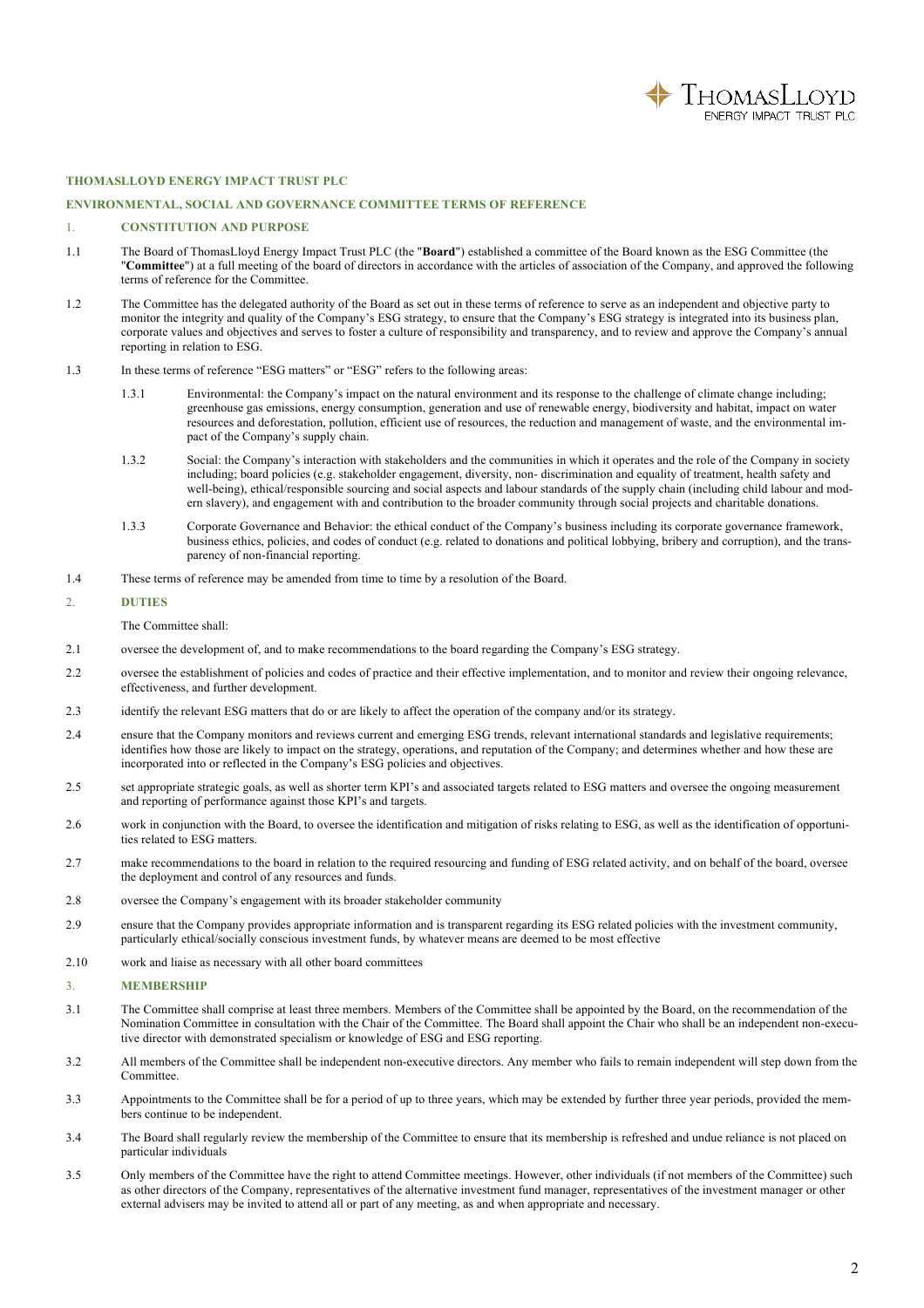

- 3.6 The Board may fill vacancies in the Committee by appointment from amongst the Board.
- 3.7 Each member of the Committee shall disclose to the Committee:
	- 3.7.1 any personal financial or other interest in any matter to be decided by the Committee; or
	- 3.7.2 any potential conflict of interest arising from a cross-directorship or otherwise,

and any such member shall abstain from voting on resolutions of the Committee in relation to which such interest exists and from participating in the discussions concerning such resolutions and (if so required by the Board) shall resign from the Committee.

3.8 Members of the Committee shall at all times give due consideration to the Association of Investment Companies Code of Corporate Governance as applicable to the Company (the "AIC Code") and any other laws, codes, rules and regulations applicable to the Company.

## 4. **SECRETARY**

- 4.1 The company secretary, or its nominee, shall act as the Secretary of the Committee and will ensure that the Committee receives information and papers in a timely manner to enable full and proper consideration to be given to issues.
- 4.2 The Committee shall have access to the services of the Secretary on all Committee matters, including: assisting the Chair in planning the Committee's work, drafting meeting agendas, maintaining minutes, drafting of material about its activities for the annual report, collection and distribution of information and provision of any necessary practical support.

#### 5. **QUORUM AND VOTING ARRANGEMENTS**

- 5.1 The quorum necessary for the transaction of business shall be two members of the Committee. A duly convened meeting of the Committee at which a quorum is present shall be competent to exercise all or any of the authorities, powers and discretions vested in or exercisable by the Committee.
- 5.2 Members may participate in a meeting of the Committee by being physically present together or by means of a telephone or video conference or other communication equipment, provided that all persons participating in the meeting are able to hear and speak to each other throughout such meeting. Members may participate in a meeting of the Committee by means of a telephone or other communication equipment.
- 5.3 Any matters to be determined by the Committee shall be decided by a majority of the votes cast at a meeting of the Committee called for such purpose. Each member of the Committee shall have one vote which may be cast on matters considered at the meeting of the Committee. Any action of the Committee may also be taken by an instrument or instruments in writing signed by all members of the Committee (including in counterparts) and any such action shall be as effective as if it had been decided by a majority of votes cast at a meeting of the Committee called for such purpose.
- 5.4 Except where he or she has a personal interest, the Chair shall have a casting vote.
- 5.5 In the absence of the Chair and/or an appointed deputy, the remaining members present shall elect one of themselves to chair the meeting.
- 5.6 A resolution in writing or via email and signed or otherwise approved via electronic signature by all Committee members will be as effective as a resolution passed at a Committee meeting. Any written resolution shall be tabled and noted at the next meeting of the Committee.

## 6. **FREQUENCY OF MEETINGS**

The Committee shall meet at least four times a year and otherwise at any such time as deemed appropriate by the Committee

#### 7. **NOTICE OF MEETINGS**

- 7.1 Meetings of the Committee shall be convened by the Secretary at the request of any of its members.
- 7.2 Unless varied by these terms of reference, meetings and proceedings of the Committee will be governed by the provisions of the Articles regulating the meetings and proceedings of directors.
- 7.3 Unless otherwise agreed by the Committee, notice of each meeting confirming the venue, time and date together with an agenda of items to be discussed, shall be forwarded to each member of the Committee and any other person required to attend and all other non-executive directors no later than five working days before the date of the meeting. The Secretary or its nominee shall ensure that supporting information and papers shall be sent to Committee members and other attendees as appropriate at the same time.
- 7.4 Notices, agendas and supporting papers will be sent in electronic form.

# 8. **MINUTES OF MEETINGS**

- 8.1 The Secretary shall minute the proceedings and resolutions of all meetings of the Committee, including recording the names of those present and in attendance.
- 8.2 The Secretary shall ascertain at the beginning of each meeting the existence of any conflicts of interest and minute them accordingly.
- 8.3 Draft minutes of Committee meetings shall be agreed with the Chair and then circulated promptly to all members of the Board, unless it would be inappropriate to do so in the opinion of the Chair.

### 9. **SHAREHOLDER ENGAGEMENT**

- 9.1 The Chair (or their nominated representative) shall attend the Company's annual general meeting prepared to respond to any shareholder questions on the Committee's activities.
- 9.2 A section of the Annual Report shall describe the work of the Committee as required by the AIC Code, which shall be approved by the Committee and include its activities, including its membership and frequency of and attendance at its meetings and the Company's ESG strategy, policies and practices.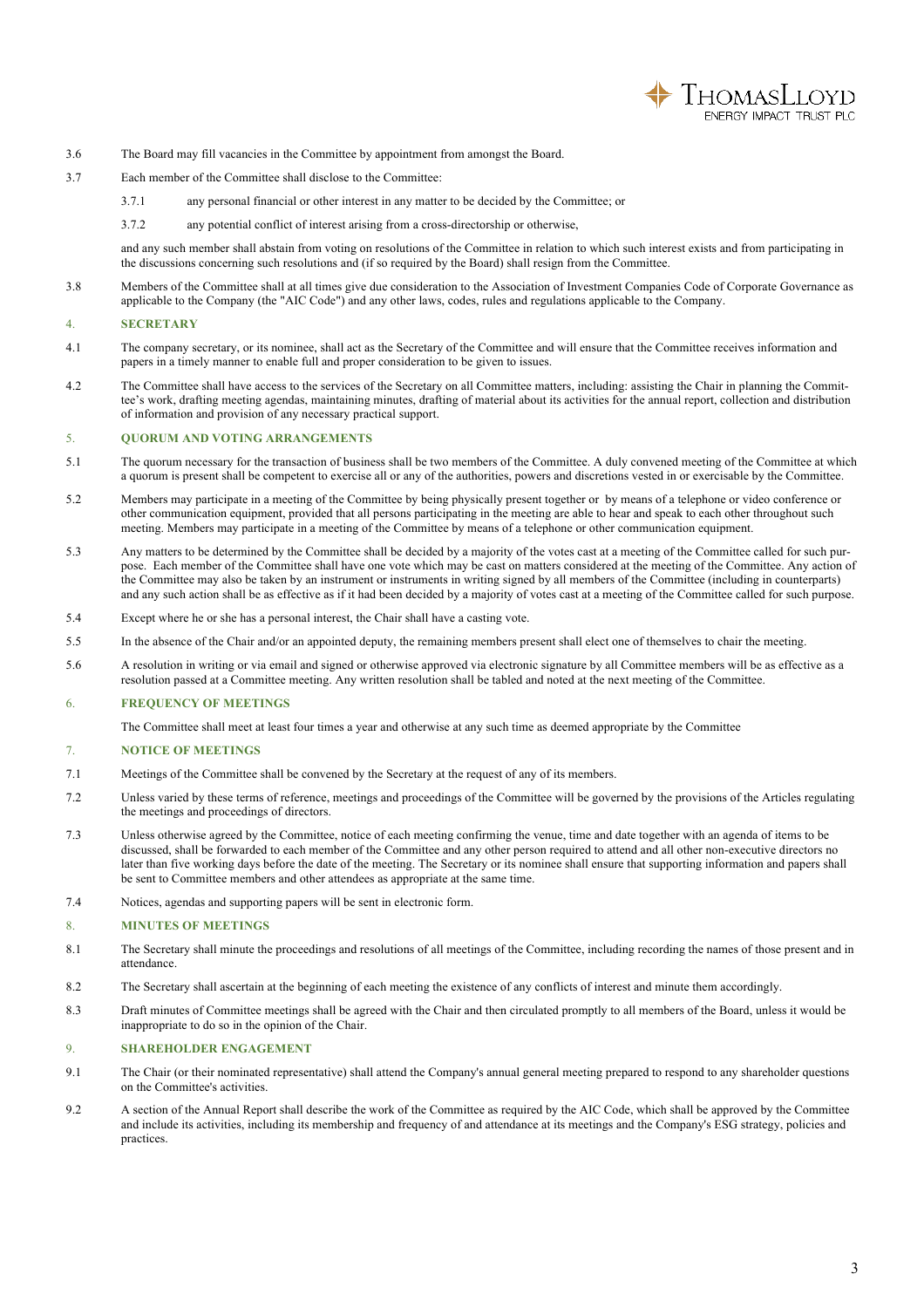

# 10. **REPORTING**

- 10.1 The Chair shall report formally to the Board on the Committee's proceedings after each meeting on all matters within its duties and responsibilities and shall also formally report to the Board on how it has discharged its responsibilities. This report shall include any issues on which the Board has requested the Committee's opinion.
- 10.2 The Committee shall make whatever recommendations to the Board it deems appropriate on any area within its remit where action or improvement is needed.
- 10.3 The Committee will comply with any regulatory requirement on ESG reporting externally.

## 11. **SELF-REVIEW**

The Committee shall, at least once every two years, review its own performance, and annually review its constitution and terms of reference to ensure it is operating at maximum effectiveness and recommend any changes it considers necessary for Board approval.

#### 12. **OTHER MATTERS**

The Committee shall:

- 12.1 have access to sufficient resources in order to carry out its duties, including access to the Secretary for assistance as required;
- 12.2 be provided with appropriate and timely training, both in the form of an induction programme for new members and on an ongoing basis for all members;
- 12.3 give due consideration to relevant laws and regulations, the provisions of the AIC Code and the requirements of the Listing Rules published by the Financial Conduct Authority, the Prospectus Regulation Rules and the Disclosure Guidance and Transparency Rules made by the Financial Conduct Authority under section 73A of the Financial Services and Markets Act 2000, as amended, the Prospectus Regulation, the UK version of Directive 2011/61/EU of the European Parliament and of the Council of 8 June 2011 on Alternative Investment Fund Managers and amending Directives 2003/41/EC and 2009/65/EC and Regulations (EC) No 1060/2009 and (EU) No. 1095/2010; the Commission Delegated Regulation (EU) No 231/2013 of 19 December 2012 supplementing Directive 2011/61/EU of the European Parliament and of the Council with regard to exemptions, general operating conditions, depositaries, leverage, transparency and supervision which is part of UK law by virtue of the European Union (Withdrawal) Act 2018, as amended by The Alternative Investment Fund Managers (Amendment etc.) (EU Exit) Regulations 2019, the Market Abuse Regulation and any other applicable rules, as appropriate;
- 12.4 oversee any investigation of activities which are within its terms of reference;
- 12.5 work and liaise as necessary with all other Board committees; and
- 12.6 arrange for periodic reviews of its own performance and, at least annually, review its constitution and terms of reference to ensure it is operating at maximum effectiveness and recommend any changes it considers necessary to the Board for approval.

#### 13. **AUTHORITY**

The Committee is authorised to:

- 13.1 seek any information it requires from any member of the Board or any director or employee of the alternate investment fund manager, investment manager or any other adviser (from time to time) in order to perform its duties;
- 13.2 obtain, at the Company's expense, independent legal, accounting or other professional advice on any matter within its terms of reference;
- 13.3 call any officers of the Company to be questioned at a meeting of the Committee as and when required; and
- 13.4 have the right to publish in the Company's annual report, details of any issues that cannot be resolved between the Committee and the Board.

## 14. **PUBLICATION OF TERMS OF REFERENCE**

These Terms of Reference shall be made available on the Company's website.